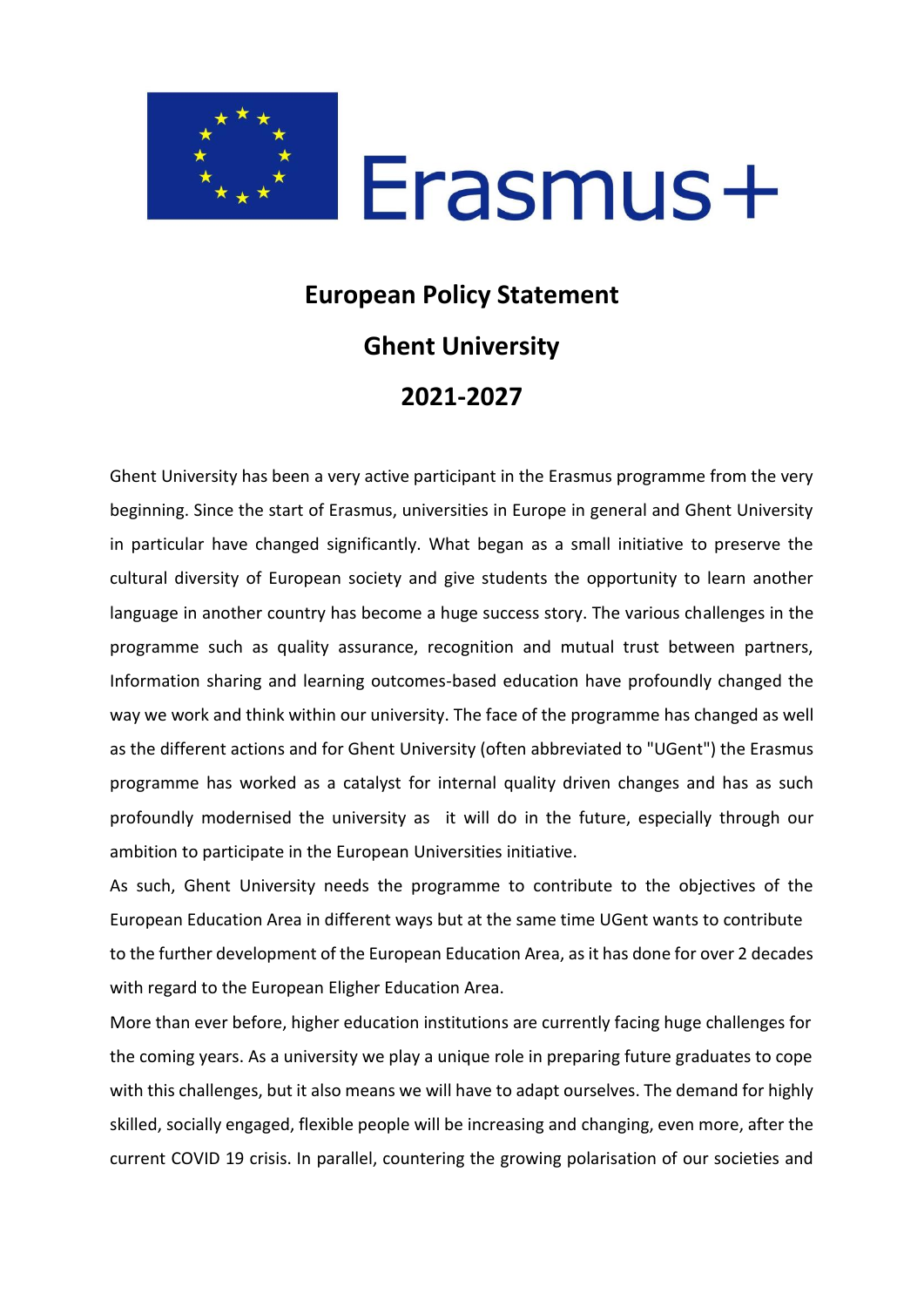

distrust of democratic institutions calls on everyone —including higher education staff and students— to engage more actively with the communities around these and promote social inclusion and mobility. Universities are no isolated communities and are by definition internationally oriented. This offers us the unique power to join forces globally in coping with such challenges, including turning our societies into more sustainable ecosphere. However without European vision, frameworks, programmes and funding this is not only difficult, it is deemed to be even impossible. Only through intensive cooperation between universities, research centres, teachers and learners the challenges in fields e.g. economy, society, sustainability, diversity can be tackled.

Internationalisation is very often part of the answer to these many challenges and runs as a red thread through the various priorities in actions that are set out by Ghent University for the future.

In the coming years, UGent will focus on 6 specific university broad challenges: social identity, diversity, alumni, activating learning, sustainability and talent management.

These 6 challenges have been identified by the UGent community itself and are therefore close to our hearts. The challenges will be tackled together employees, alumni, policy makers etc. inside and outside the university ... and of course and foremost also with our students. These 6 challenges each have an international dimension and build on the mission statement in which UGent profiles itself as a socially engaged and pluralistic university that is open to all students regardless of their philosophical, political, cultural and social background.

For students, a period of studying at a foreign university, doing an internship in an organization abroad or performing research in the framework of the master dissertation abroad has become much more accessible than before thanks to Erasmus+. However we still miss a group l of students who, for various reasons, are unable or do not dare to take the step. New actions and priorities in the future programme focussing on a **more inclusive** Erasmus with e.g. (better accessible) short term and blended mobility will help to tackle this challenge. Ghent University included as one of the university-wide quality indicators in the context of the institutional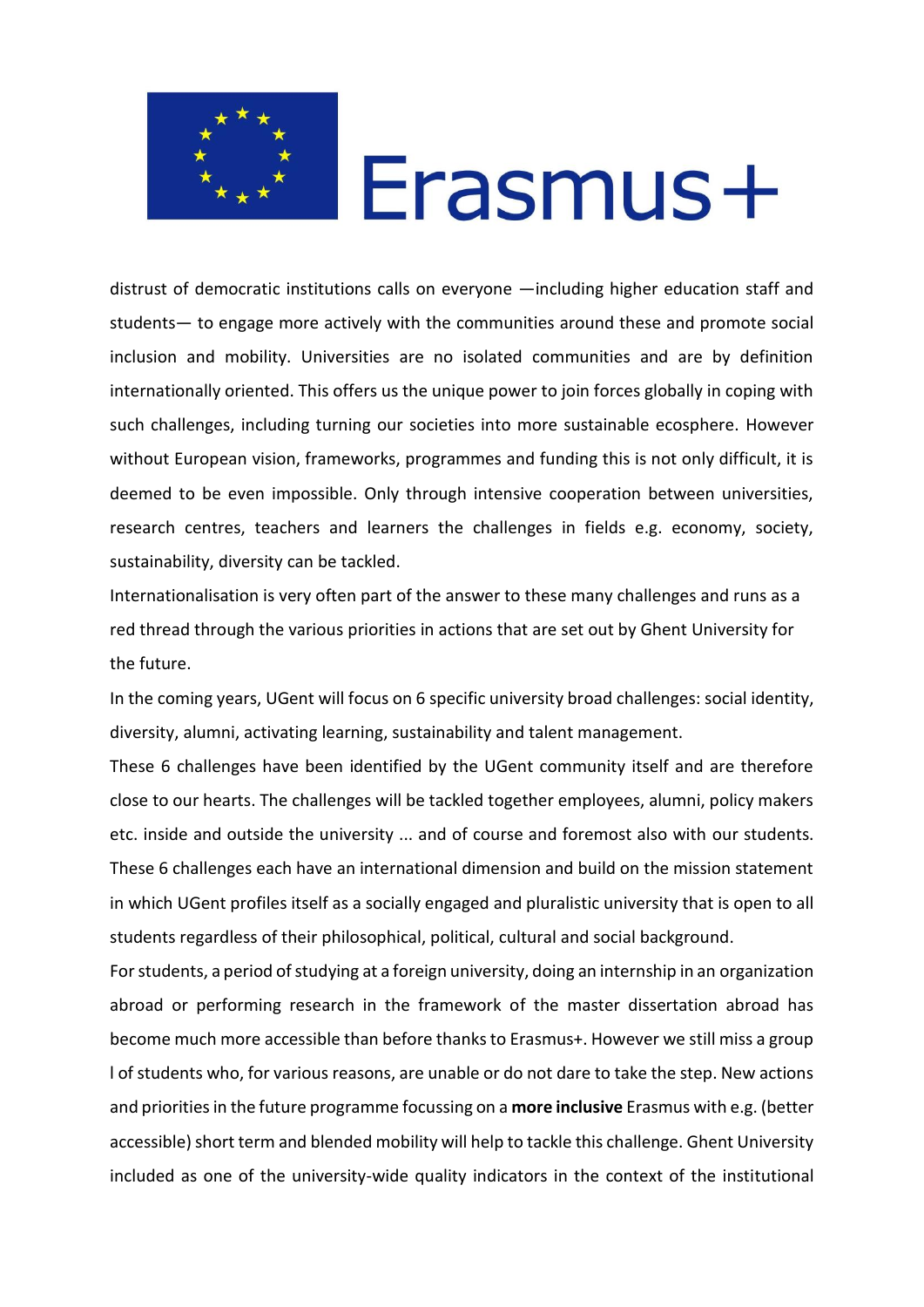

review that by 2020, 100% of the courses will have integrated international/intercultural competences into the programme competences. This is an answer to a number of important contemporary challenges that society rightly expects higher education institutions to contribute to. Achieving international/intercultural competences can be done through "lnternationalisation@home" (which often relies on incoming teachers or students to establish "an international classroom" or which can be done through virtual mobility. However, involving more students and staff in outgoing physical mobility still remains a priority for Ghent University since we believe that when this is done in qualitative manner, it offers staff and students the strongest international/intercultural learning experience.

In view of the increasing **diversity** of (ethnic) languages in urban contexts, UGent fully recognizes the need of multilinguism bridging skills among its learners, in addition to intercultural skills and broader awareness of diversity. The increasing diversity among students and staff often leads to new questions, needs and demands. UGent developed an action framework 2019-2024 to answer these questions in a well-founded and structural way. UGent works on diversity in an active and integral way. Ghent University is constantly working on an **inclusive** learning, working and research environment in which all members of the Ghent University community feel at home and can develop their talents, so that they can excel in education, research and service provision. This is the only way for Ghent University to be an innovative and fully-fledged global player. Within today's society, diversity is becoming the norm at Ghent University by attracting diverse talent, creating value through research and meeting the needs of different groups. In this context, intersectionality is applied by means of multiple sociological parameters. The purpose of this is to make the different policy actions inclusive and avoid stigmatization of certain target groups. Also in our internationalisation policy, opening study abroad opportunities to a more varied group is key. To achieve this the awarding of a grant in the framework of student mobility (Erasmus+and others) is based upon a fair system taking into account the socio-economic background of the student.

Learning, teaching and working in an **innovative and entrepreneurial environment** is key for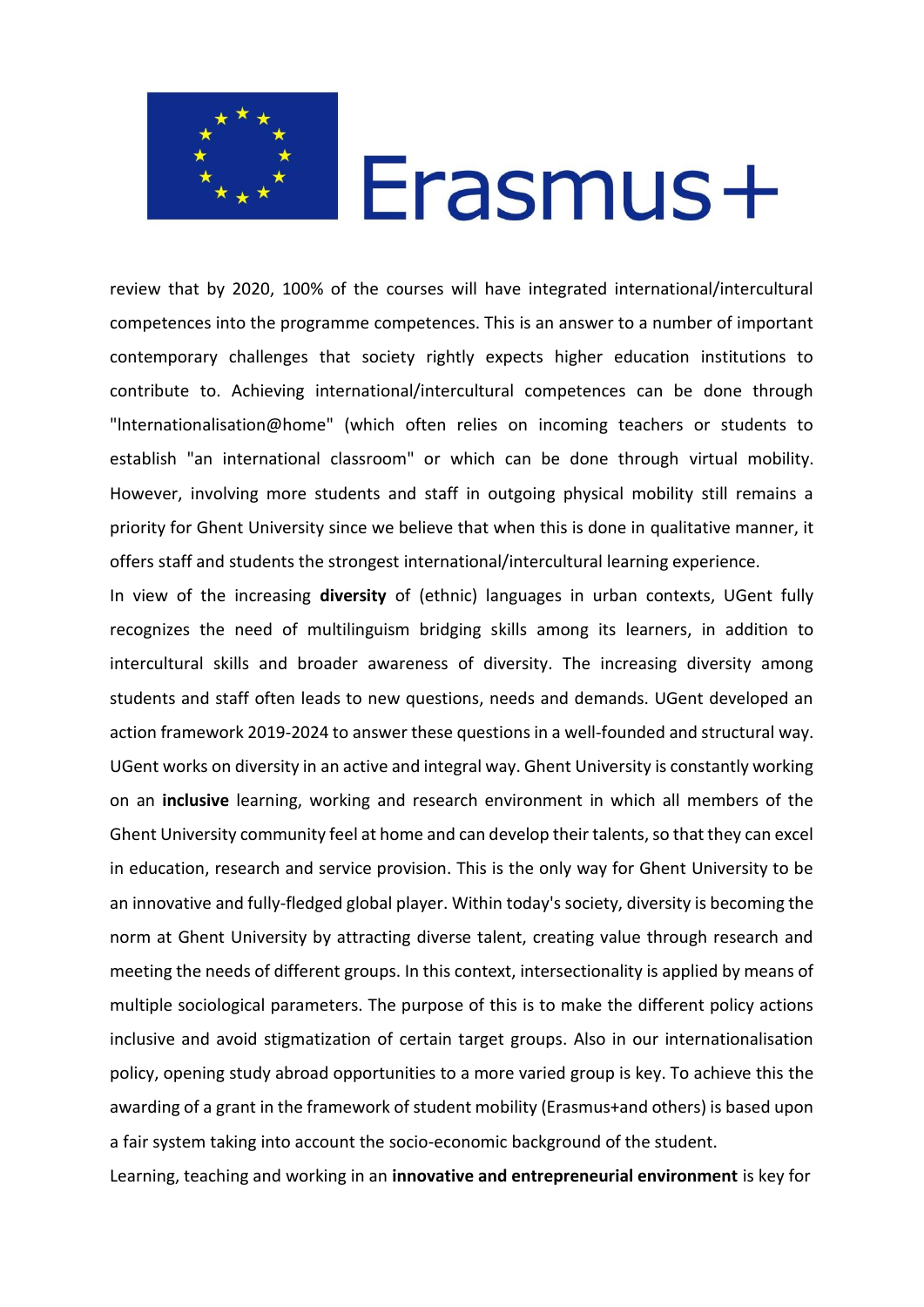

UGent. Creativity and innovation are important elements of learning and teaching in universities as they are necessary for the training of innovative and entrepreneurial graduates. Since some years DURF ONDERNEMEN - DO! is the centre of expertise for entrepreneurship at UGent. It is the first point of contact for all people at UGent who think about entrepreneurship and forms a stepping stone for further guidance in related services and programmes. The goal of DO! is to correctly inform all students and researchers about the pros and cons of a career as an entrepreneur, to let them acquire as many entrepreneurial competencies as possible, and to provide the official student-entrepreneurs with optimal guidance and support in the development of their business. With actions as GENTREPRENEUR AWARDS, Expedition DO, H-impact (Health And Innovation Impact programme) entrepreneurship and innovation is at the heart of the UGent community, Erasmus-students (who are particularly targeted) included.

As social engagement is one of the 6 university-wide policy choices, involvement of students in the community is at the centre of ourfuture-oriented educational policy. This is already put in practice and visible in the Community Service Learning priorities of UGent. CSL is an educational form within a course unit, with a view to the acquisition of predetermined competencies by students, who at the same time make a meaningful social or societal contribution to a certain community or target group by responding to real social or societal needs and problems. The students apply theoretical learning content during a practical experience, characterized by the inclusion of social commitment. Typical for CSL is that students reflect on their learning experience and this social engagement, which bas a learning effect on an academie level as well as on a personal, community or social level. In the context of a globalised education and employment environment, it is essential that students are able to make the best possible use of all learning opportunities across the world. Therefore Ghent University will work further on recognition of **learning outcomes** and build further on experiences and progress already made in other fora, notably the Bologna Process and the Lisbon Recognition Convention and e.g. the Benelux Decision on automatic recognition of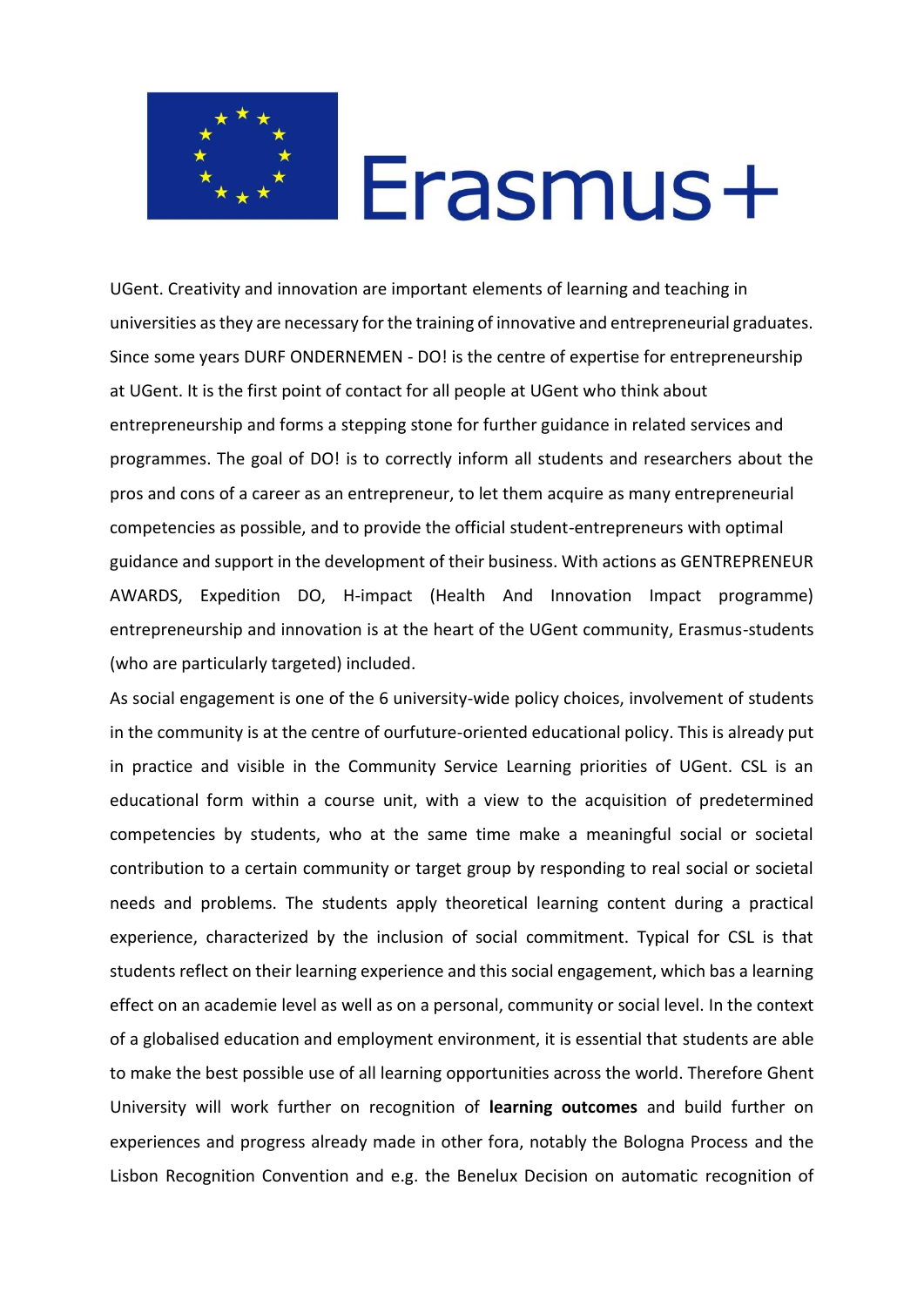

higher education **qualifications,** but we also want to expand our experience and expertise in the field of recognition beyond the European borders (cfr. our participation in the Erasmus+ Capacity Building project "Recognition matters" with Latin-America or our involvement in the EU-SHARE project with ASEAN Countries). For our own students, recognition and grade conversion are embedded in our internal legislation Education and Exam Code.

As was stated above, Ghent University is focusing on 6 specific challenges identified by the UGent-community and therefore close to our hearts. These 6 challenges each have an international dimension. The expertise that Ghent University obtains by participating in the Erasmus+ programme with its various actions will of course contribute to this. One of these challenges is making our education more activating. Experiences with new forms of learning and teaching in the context of blended short term mobility will of course have an effect on the way of teaching in general. The challenge of maintaining this focus on activating learning in online and blended learning is now brought very high on the agenda by the current COVID 19 crisis. We will use and share experiences in this but also jointly develop alternatives within the framework of the current university networks we are part of and are specially expecting the European Universities application we are part of ("ENLIGHT") to play a crucial role in this. Within this EUn we will be further investigating how we can share (part of) our (existing) online course offer (in order to reduce workload for our teaching staff) and/or create new opportunities for Virtual Exchange or Cooperative Online International Learning.

Also the role of international alumni will be further defined (regular Erasmus+ students, Erasmus Mundus students) and will contribute to the international image of the university. UGent has a strong expertise in Erasmus+ projects. Ghent University developed its own policy concerning active participation in international and European projects. Several projects in which UGent participated(s) as a coordinator or a partner are the result of a bottom up approach from individual faculty members who want to set op a project in specific subject areas. But equally participation in many projects of colleagues of the central administration in close collaboration with different partners from inside and outside Europe UGent will continue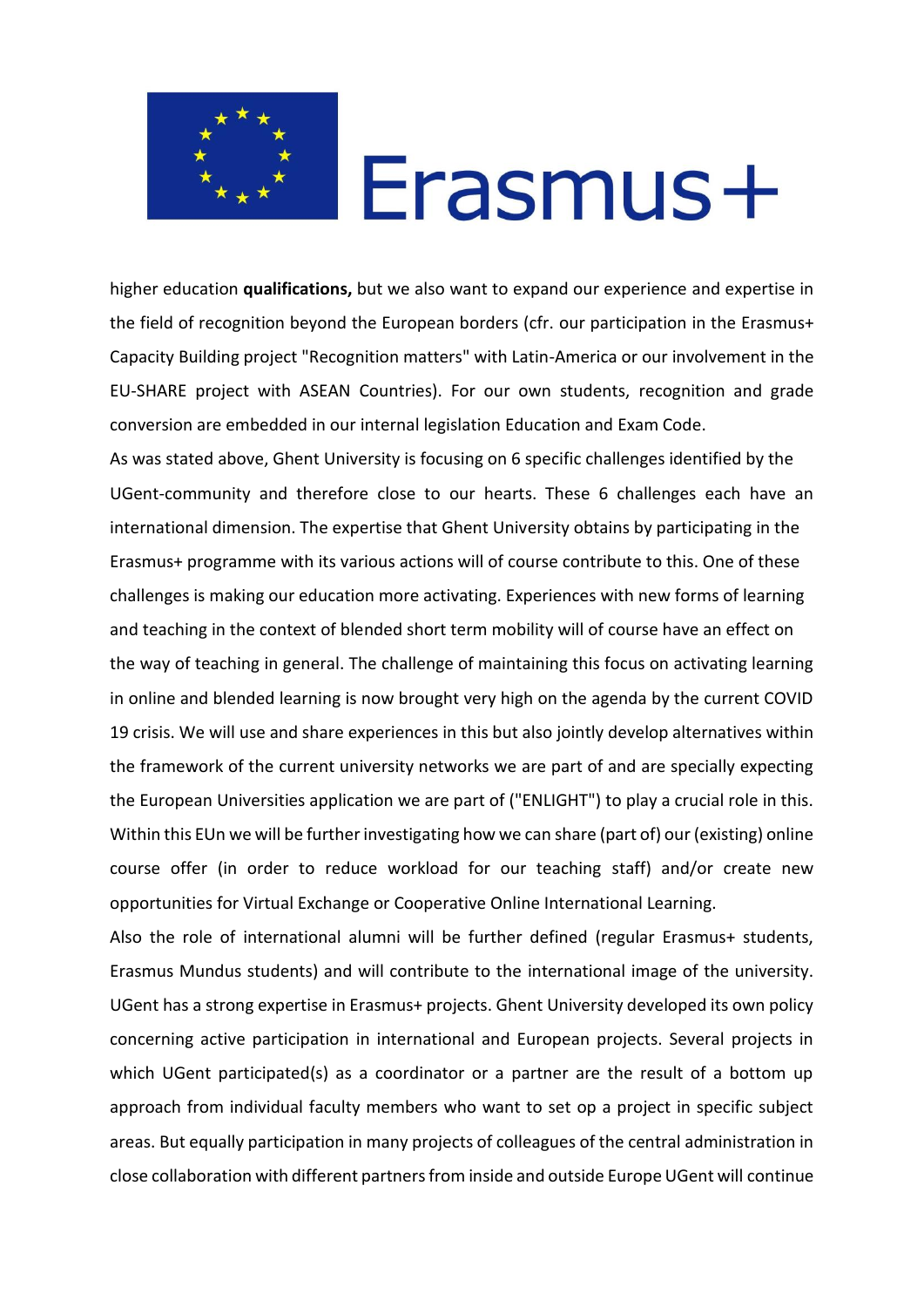

to support projects to develop innovative strategies to boost mobility or ways to remove obstacles to mobility in higher education. The experience in coordinating and partnering in several key projects with central participation (e.g. EWP, Realise, eQuATIC – see further) will remain important for the UGent community, both in terms of the direct outcomes in modernizing the own institution, as well as in acting as a model for the European higher education sector. As the jury report of the EAIE Institutional Award for innovation in internationalisation stated, when they were recognizing Ghent University as *"a European higher education institution with exceptionai efforts to promote internationalisation",* UGent has been *"[...] at the forefront of the implementation of ai! European higher education funding programmes since the start of the Erasmus programme, and continued to contribute as coordinators of criticaI projects".*

In the next years UGent wants to be or stay involved in projects which contribute to the strategic Ghent University agenda with a focus on the strategic topics already mentioned e.g. enhancing the quality of teaching in UGent, sustainability, diversity, entrepreneurship, social engagement and defining and developing an international dimension within a given academic discipline. UGent will focus on projects enhancing innovation and exchanging methodologies and good practices. In that option Ghent University will continue to focus on the development of excellent joint masters that are unique compared to (existing) national programs and provide added value on top of the common exchanges (Erasmus+ and others).

The implementation of the different actions of the Erasmus+ programme is of course a joint effort of different departments and faculties within UGent. The day to day management of KA1 is done at the central International Relations Office within the Department of Educational Policy. A large team is dealing with the different aspects of mobility, constantly looking for improvement of procedures, setting the lines in accordance with the programme guidelines for students and staff and supporting the participants as good as possible. Another team is working on the management of KA2 and KA3 projects and some colleagues are involved as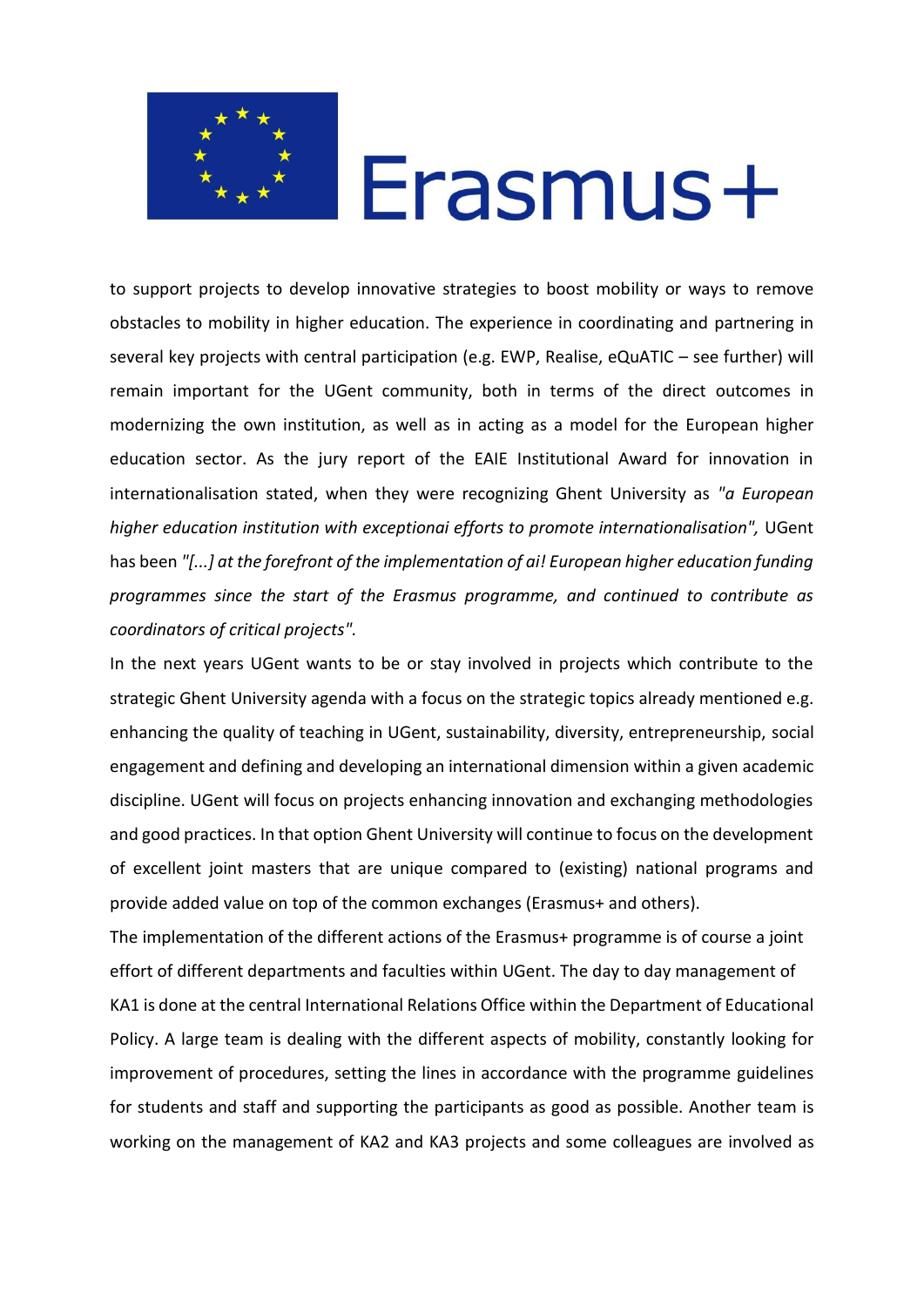

experts. The fact that the IRO has its own dedicated financial staff is very important in the overall management of the programme. In the coming years this will even be enforced. The target set out by the Bologna ministers of 20% student mobility by 2020 encouraged the university to set its own specific target: by 2020 we wanted 25% of our graduates (i.e. after completion of the master) to have a significant study abroad experience (of at least a total of 15 ECTS-credits). Of course, this is encompasses all types of (and not only Erasmus+) mobility, but our large experience with Erasmus offered us the possibility to set out the directions to take for other exchange programmes and actions based on the ECTS-principles. It also encouraged us to set up a better registration system for all inbound and outbound mobilities for traineeships, study and master thesis research. In the coming years UGent wants to maintain this level of mobility and focus even more on the quality assurance of exchange procedures and support for students. We also want to focus more on short term mobility and virtual/blended mobility. Unfortunately the current crisis has forced all universities to move quicker to a broader online offer. It will offer new opportunities for new types of mobility, but at the same time challenges us to move faster in setting up systems that allow for thorough quality assurance of these alternatives. It will also force us to think through to what extend these virtual/blended mobility alternatives offer our students and staff comparable international/intercultural learning experiences and impact on their learning outcomes. We trust it our engagement in the EUn-proposal 'ENUGHT' will also offer us possibilities to further investigate this. After all, for Ghent University qualitative exchanges prevail on quantitative numbers and targets. A new policy on the renewal of the Erasmus+ IIA has been approved by the Education Council beginning of 2019 shifting from a more individual approach of establishing agreements towards a study programme based approach. The added value for the UGent programme must always be the starting point when considering entering into, continuing or discontinuing an agreement with a certain institution as by means of an agreement for exchange, part of the UGent training offer is offered at a foreign partner institution. The compatibility of the learning outcomes (final competences) of the programme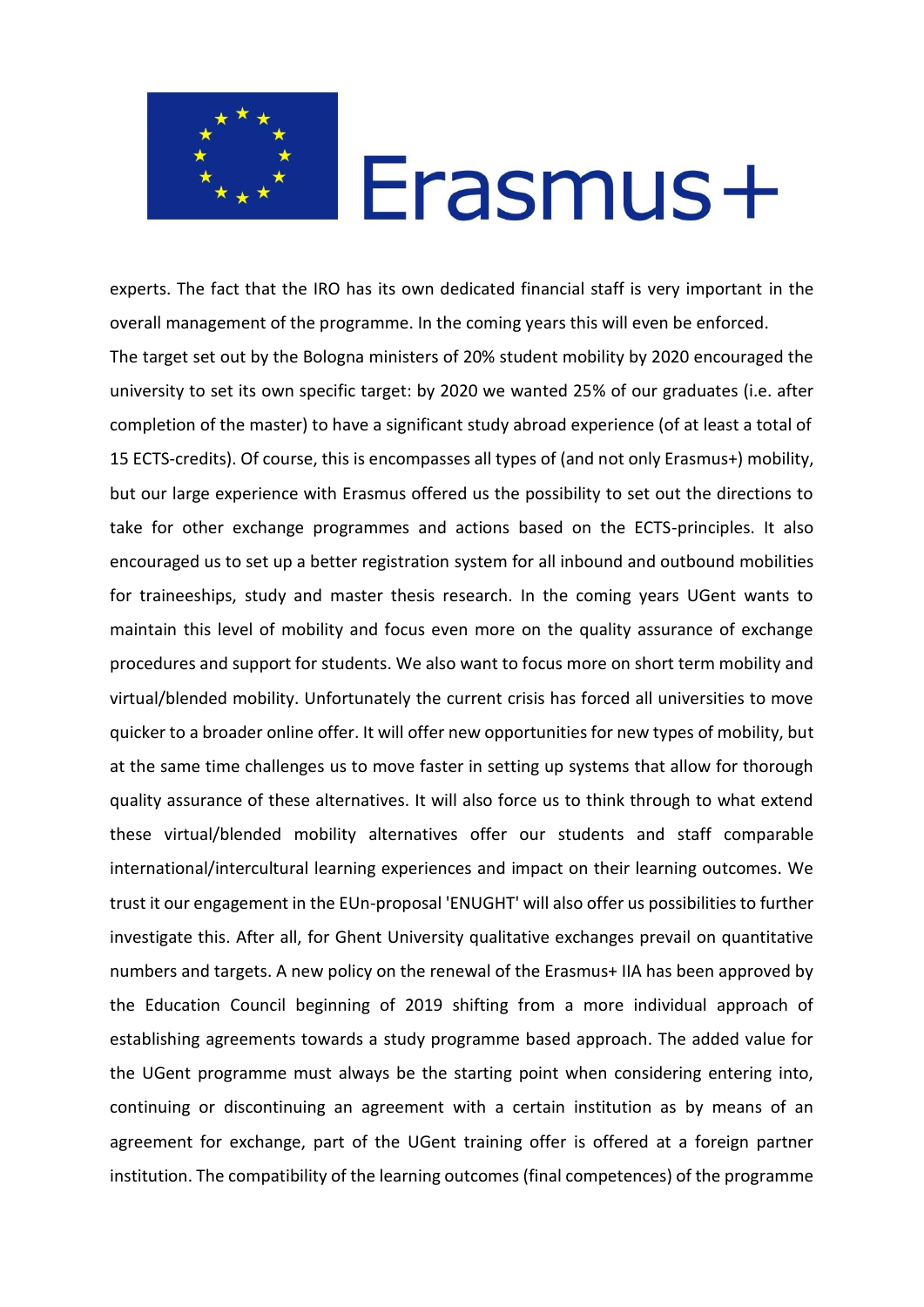

at UGent with those of the foreign programme is of primary importance. In line with the guidelines on the European Credit Transfer and Accumulation System (ECTS) officially included in the Bologna process, the screening of the offer of the potential foreign institution is therefore not based on the equivalence of individual course units, but on the totality of the exchange programme.

In order to support high quality exchange agreements, Ghent University developed a Quality Assessment Tool for International Cooperation (eQuATIC). The assessment is based on a set of indicators about quality, information exchange and impact of international cooperation. The main principle of eQuATIC is the use of quantified indicators based on available data from different data sources. By converting quantitative and descriptive data into figures, cooperation with partners can be carried out at various levels. Ghent University has coordinated a KA2 project on upscaling the use of eQuATIC at HEIs and continues to support institutions that want to use eQuATIC for qualitative screenings of their partnerships. In the course of the new Erasmus programme Ghent University will keep using eQuATIC for a continuous quality screening of its partnerships, allowing to identify and address specific issues in the bilateral cooperation that need special attention.

Expanding the possibilities for staff mobility for training (in and out) is one of the main priorities for the central HR department in internationalisation. The multiplier effect is enormous. During the current programme hundreds of administrative staff members either visited the UGent or went on a training abroad and this had a very positive effect on the professional development of staff. This path has to be explored more in the future. The monitoring of the gained competencies is one of the ambitions for the future programme. The outputs of the REALISE (see further) project can be of great interest for this. An ongoing challenge is to make staff aware of the Teaching Staff mobility action. The UGent professors often already have an international network as part of their research. More involvement and an increase of teaching staff mobile participants is needed. In that respect we aim to focus more on junior teacher staff, for which involvement in this scheme can help not only to build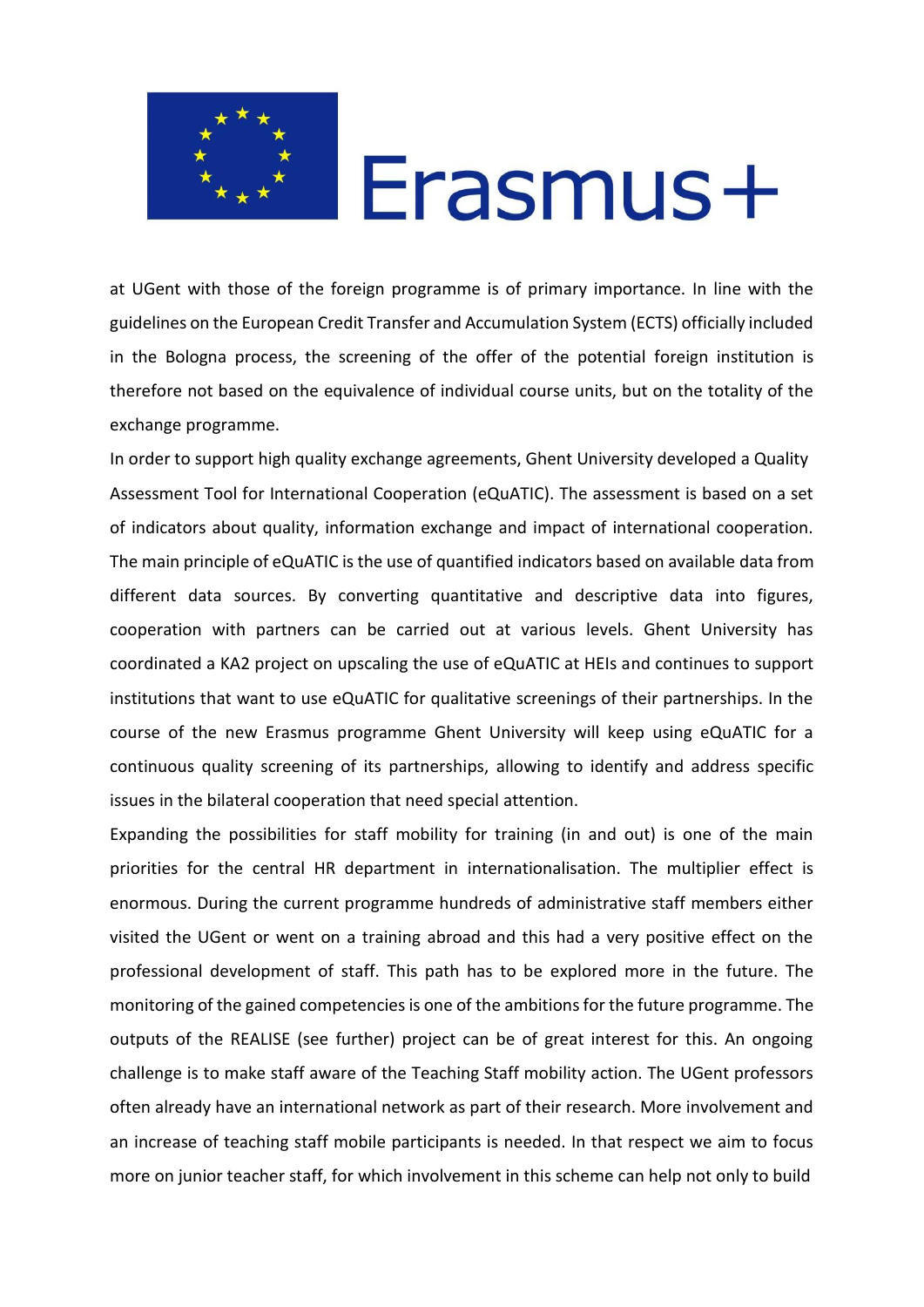

their network, but also to enhance their teaching competences. Quality is also a key element in the full support of Erasmus+ participants, staff and students, incoming and outgoing. The central International Relations Office has a long-standing tradition in supporting Erasmus+ students and staff and i is responsible for communicating with participants on the administrative aspects of an exchange. The different administrative peculiarities of the Erasmus programme are explained in clear communication tools: application procedure, learning agreement, grant agreement, student report... The processes are managed by an inhouse developed software tooi OASIS (see further). Information on insurance, registration, visas, cultural and linguistic preparation, etc. is also provided. The central IRO is also in close contact with the outgoing students regarding the administrative follow-up. The IRO organizes several activities in order to inform participants and to integrate international students in Ghent, including events e.g. 'Welcome abroad' (for students interested in a study abroad period), 'Welcome Days' (for new incoming students) and 'INTERchange' (where future and past outgoing students interact with international, incoming students). In the following years the Central IRO wants to focus more on intercultural preparation and social wellbeing of the participant students and staff with a more targeted communication flow, specific intercultural physical training events and online materials.

The Faculty Commissions for Internationalisation are responsible for the academic support and the selection of the student participants and the teachers. Academicguidance is provided in the faculties by a team of staff members who are specifically mandated for this purpose. Study results and study progress are monitored in the faculties by, among others, the study counsellors. Where necessary, remedial action can be taken. For incoming students, in certain cases the home institution is informed of serious deficiencies. The faculties also regulate other monitoring moments organized in smaller groups. Outgoing students are also supported by the faculties. This focuses mainly on study progress. Through this mix of central IRO competences, central support departments and faculty competences, there is a continuous interaction and coverage of the various aspects of outbound and inbound mobility.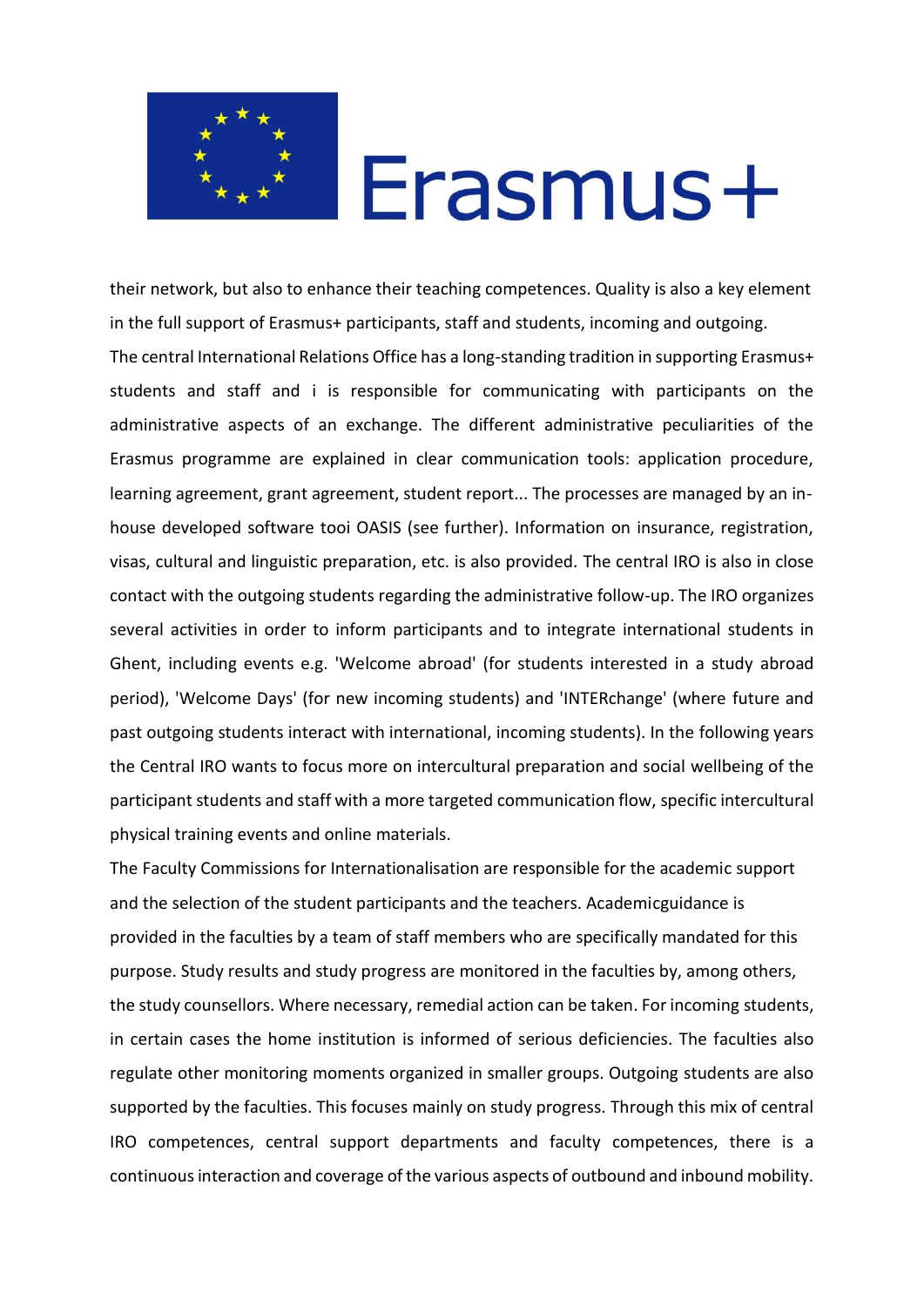

In terms of participation in KA2 and KAB Actions, UGent commits to a layered approach. Firstly, as ever before, the central IRO facilitates the participation in projects for which the initiative resides with the university's grassroots levels, i.e. within the academic departments. This is the level where the core activities of the university take place, and any initiative to exchange good practice and or develop innovation in education in a multilateral context at that level deserves full support. This support takes the shape of advice at application stage, funding for prospections, support in development of the project budget, administrative support, as well as monitoring during the implementation phase. Secondly, there is an increased strategic approach towards participation in innovation projects, whereby central support offices (e.g. Quality Assurance, Diversity & Gender unit, etc.) are incentivised to enter into project proposals that fit into the overall objectives of learning and innovation of the university. The international networks which UGent is a member of, play an important role in this, in providing partners and further developing project ideas within these areas. Thirdly, the UGent IRO itself is and remains a key player in project participation itself. Not only does it provide support, it is also an active contributor to key projects that fit with the domain of internationalisation and its development (also see elsewhere). From the central IRO, when the opportunities are offered, targeted involvement in specific KA3- projects (e.g. focused on inclusive mobility or the enhancement of the use of microcredentials) will also continue to be high on the agenda. This participation is considered important both for the intended outcomes, as well as the international visibility it provides for the institution. Last but not least, it is our ambition to tie all these activities into an over-archiving strategic framework, which takes shape through the University's participation in the European University initiative. This is the level where project outcomes developed within the alliance's own context, but aiso elsewhere in other Erasmus projects - if they match with the Alliance's objectives -, will receive their testing, implementation, as well as visibility and ieverage for further usage outside of the Alliance's context. This way, we hope to generate impact with all of the Erasmus+ projects throughout